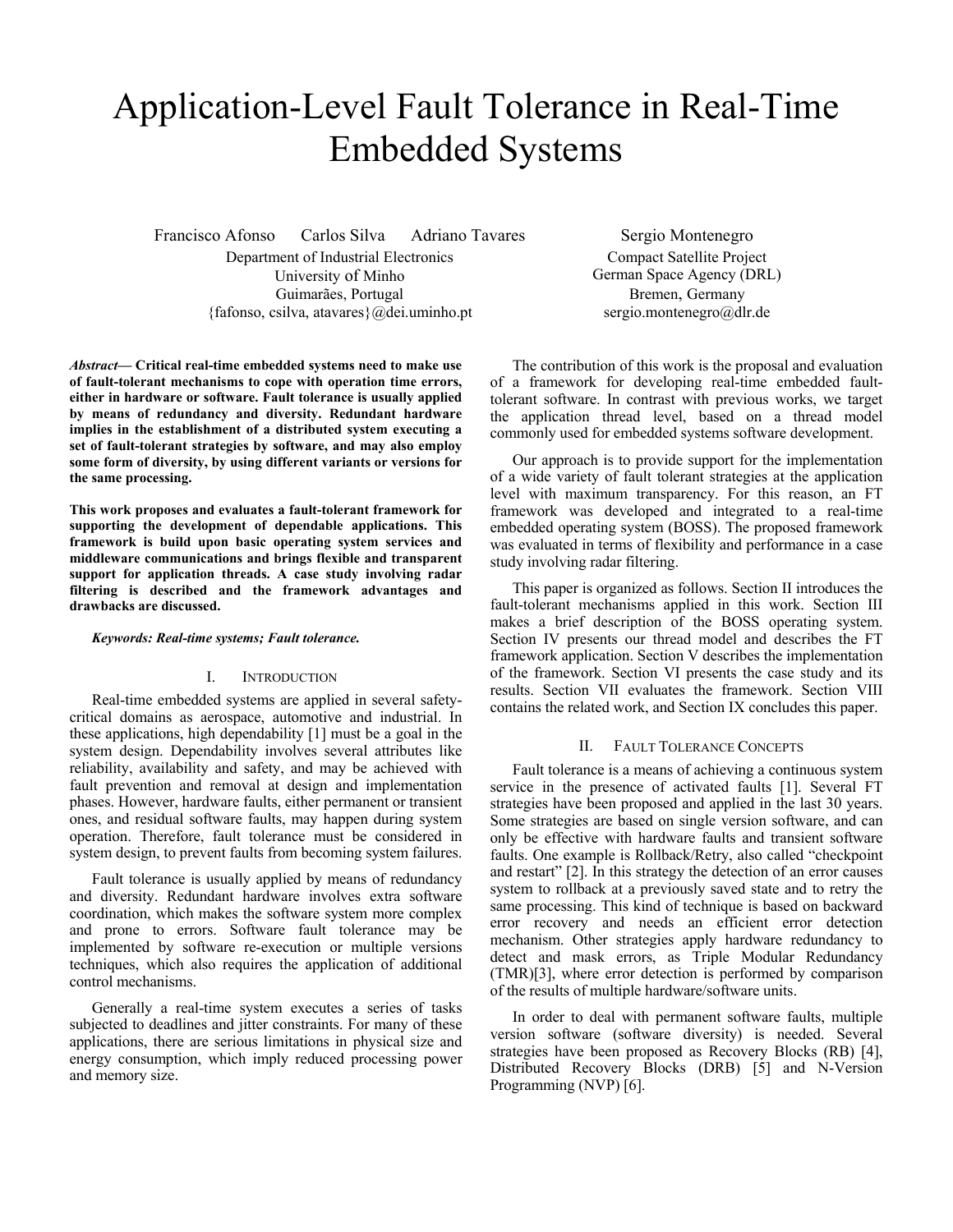RB and DRB perform backward error recovery like Rollback/Retry, but use different software versions, or variants, in each execution block. The main difference between RB and DRB is the distributed nature of the latter, which allows concurrent execution of variants in two distinct nodes and coordination between them to define what node will send the final output.

NVP is a FT strategy that users forward error recovery in which multiple variants (at least 3) run sequentially or concurrently. A decision mechanism selects the correct response usually by majority voting. In a multi-computer system, each variant runs in a different node and the decision mechanism (voter) may be replicated too.

In this work, RB, DRB and NVP strategies are supported, as long as single version techniques related to them, as Rollback/Retry, Pair of Self-Checking Processors (PSP) [7] and TMR.

## III. BOSS OPERATING SYSTEM

BOSS is a real-time operating system developed by FHG-FIRST. The BIRD (Bi-Spectral Infrared Detection) satellite [8], designed for early detection of fires, uses BOSS as its multiplecomputer control operating system. BOSS has also been applied in several other projects, and future utilizations include CubeSat satellites [9] and robotics in space [10].

BOSS design has been driven by reducing software complexity as a means to achieving dependability, as complexity is the cause of most development faults. The system had several parts validated by formal verification. It was developed using object-oriented programming with C++ and it has been ported to several platforms as PowerPC, x86 and Atmel AVR. There is also available an on-top-of Linux porting, primarily used for early testing.

BOSS supports fault tolerance in hardware redundant systems, by including a middleware layer which carries out transparent communications between nodes, using the publisher-subscriber protocol. A message object can be sent locally or to the network, using a string as message subject. Receiving messages must specify which subject they are expected to receive from. Threads are usually consumers of receiving messages, by attaching to mail box objects. The middleware also supports message marshaling and the elimination of duplicate messages, based on a message identification number.

## IV. FAULT TOLERANT FRAMEWORK

This Section describes our thread model, the basic features of the tolerance framework which was integrated to the BOSS operating system to support application level fault tolerance, and how this framework is applied.

Fault tolerance can be applied to several layers of software, as at the operating system level, function/method level, object level or process level. Our work applies FT techniques to the thread level, but targeting only application threads, as operating system threads are supposed to be more robust.



Figure 1. Thread model.

Our purpose is presenting a general description of the frame-work fault tolerance capacities and how they are employed by the application programs.

## *A. Thread Model*

Figure 1 shows the thread model required for fault-tolerant threads. The thread to be made fault-tolerant runs in an infinite loop, reading from input devices or receiving input messages from other threads. After processing the inputs, an output is generated either by writing to an output device or sending a result message to other threads. The model supports both state threads and stateless threads. For state threads, the output result will depend both on the input data and on the previous state data.

An example of a candidate thread for fault tolerance implementation is presented in Figure 2.

```
class ExampleThread : public Thread { 
   Msg* recMsg; 
   Msg outMsg; 
   IncommingMessageAdministrator<Msg, 20> 
                                incommingMessages; 
public: 
  ExampleThread(){ ... // init code}
   void run () { 
    while(1) {
       recMsg = incommingMessages.receive(); 
       process(); 
       output(); 
     } 
   } 
   void process(){ 
     ... // uses msg data and state data 
   } 
   void output(){ 
    ... // prepares output message
     outMsg.send("exampleResult"); 
   } 
}; 
ExampleThread myThread;
```
Figure 2. Example of application thread.

In BOSS, all application threads must inherit from the *Thread* class and implement the *run* virtual function, which defines the thread run-time behavior. In this example,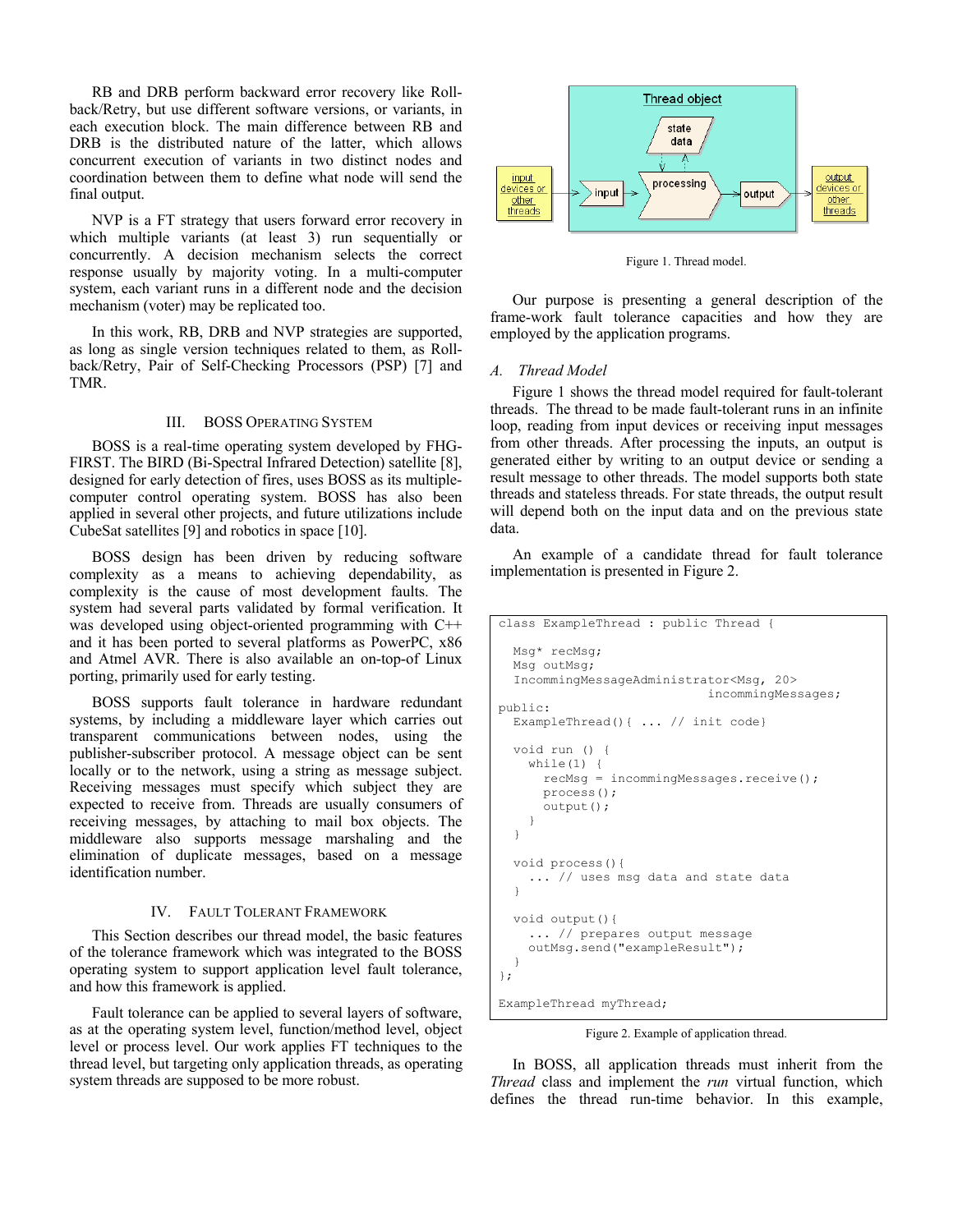

Figure 3. FT framework class diagram.

*ExampleThread* runs cyclically, reading messages from an *IncommingMessageAdministrator* object, which consists of a mailbox for messages of the *Msg* class. The *process* method is executed next, and implements some computing algorithm using data from the incoming message and possibly from an internal state (attributes not shown). Finally the output method prepares the output message and sends it locally and over the network, using the string *exampleResult* as subject. The instantiation of thread objects is normally static, as shown in the last line of Figure 2. Dynamic memory allocation is normally avoided for performance reasons.

# *B. Framework description*

A simplified FT framework class diagram is shown in Figure 3. A fault-tolerant thread must inherit from the *FTThread* class and must define an *FTStrategy* object that will implement the fault tolerant functionality. Presently, three FT strategies have been implemented: RB, DRB and NVP, but others can be developed and integrated to the framework. The *FTThread* class declares several virtual functions which must be defined by the FT application thread, depending on the selected FT strategy.

*VoterThrea*d is a class designed to support the development of voters, as required in the NVP strategy. A voter thread must inherit from *VoterThread* and define some virtual functions, like *findEqualSolution.* A standard voter class (*StdVoter*) is supplied. This class provides exact voting when both inputs and outputs depend on message passing.

The *MiddlewareSchedule*r (MS) class controls all FT and voter threads. This thread periodically searches for active FT/voter threads and executes part of the required control logic. Besides, this thread triggers periodic middleware messages for executing role definitions and thread state synchronization.

The modifications required to make an application thread fault-tolerant include:

- Instantiation and registration of an *FTStrategy* object that will implement the desired fault tolerance strategy, as RB, DRB and NVP.
- Execution of the *executeFT* method of the *FTStrategy* object after the thread activation.
- Implementation of application specific methods related to the selected fault-tolerant strategy (as the acceptance test in RB and DRB). Some of them consist in new functionality but others will contain the code originally defined in the processing and output methods.

Figure 4 shows an example of fault tolerant implementation for *ExampleThread*, using the DRB strategy. The main differences between this version and the original code in Figure 2 are highlighted. The thread itself now inherits from the *FTThread* class, instead of the *Thread* class. A concrete *FTStrategy* is instantiated as a *DRBStrategy* (*myDRB*). In the class constructor, the maximum response time for execution is set to 20,000 microseconds and the *setFTStrategy* method is called, assigning the address of the *DRBSstrategy* to the *ftStrategy* pointer. In the run method, the original process and output methods are replaced by a call to the *executeFT* method of the *FTStrategy* class. This method is responsible for executing the particular strategy and to activate the application specific methods defined in the application thread, as for example, *variant1* (primary block) and *acceptanceTest*. Some of these methods correspond to original implementations, but others, like *variant2* (recovery block) and *saveCheckpoint*  should be defined to allow the DRB strategy operation.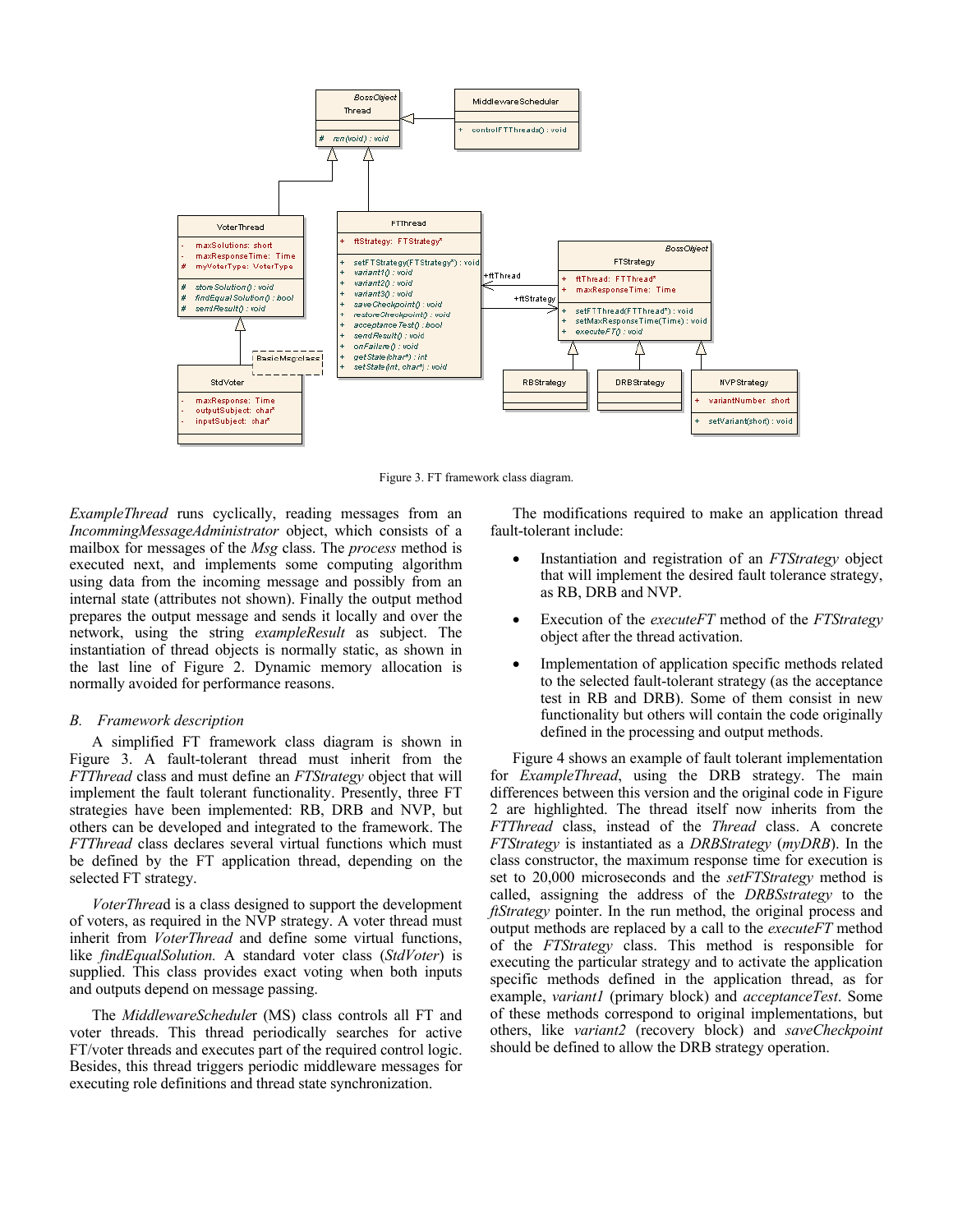```
class FTExampleThread : public FTThread { 
   DRBStrategy myDRB; 
   Msg* recMsg; 
   Msg outMsg; 
   IncommingMessageAdministrator<Msg, 20> 
                                incommingMessages; 
public: 
   FTExampleThread(){ 
      ... // init code 
     myDRB.setMaxResponseTime(20000); 
     setFTStrategy(&myDRB); 
 } 
   void run () { 
    while(1) {
       recMsg = incommingMessages.receive(); 
       ftStrategy->executeFT(); 
\qquad \qquad \} } 
   void variant1(){ 
     ... // same code of original process method 
   } 
   void sendResult(){ 
   ... // same code of original output method
 } 
   // to be defined 
   void variant2(){ ...} 
   void saveCheckpoint(){ ... } 
   void restoreCheckpoint(){...} 
   bool acceptanceTest(){...} 
};
```
Figure 4. Example of FT application thread.

In this example, *ExampleThread* is stateless; otherwise *FTExampleThread* should also implement the methods *getState* and *setState*, to provide state initialization between the primary and the shadow nodes in DRB. None of these methods are necessary in the original version, as only one *ExampleThrea*d instance runs in a single node.

# *C. Application Specific Entities*

Each FT strategy instantiation and usage demands the definition of strategy attributes and application-specific behavior. These requirements are summarized in Tables I, II and III. Table I represents requirements for multiple version software, Table II for single version software and Table III for voters.

The fault tolerance strategies in Table II use the same FTStrategy objects of RB, DRB and NVP, but do not implement their full functionality, as several methods don't need to be defined. In these cases they inherit a default implementation. For example, the default implementation for *save/restoreCheckpoint* is empty and for *acceptanceTest* is to return true (success).

The simplest FT strategy in Table II is the *Restart* strategy. In this technique only one variant is defined, and the acceptance test is not implemented. Therefore, the only possible error detection is deadline expiration, which is set by the *Response Time* parameter. *Rollback/Retry* can be implemented as single version simplification of the RB strategy. In this case, only one real variant is defined, and the body of *variant2* should contain a call to the variant1 method. In a similar way, PSP is implemented with the DRB strategy and TMR with the NVP strategy.

TABLE I. MULTIPLE VERSION STRATEGIES REQUIREMENTS.

| <b>Definition Requirements</b> |             | RB         | <b>DRB</b>    | <b>NVP</b>    |
|--------------------------------|-------------|------------|---------------|---------------|
| Entity                         | <b>Type</b> |            |               |               |
| FT Strategy                    | object      | RBStrategy | DRBStrategy   | NVPStrategy   |
| Response time                  | parameter   | Yes        | Yes           | Yes           |
| variant 1                      | method      | Yes        | Yes           | Yes           |
| variant 2                      | method      | Yes        | Yes           | Yes           |
| variant 3                      | method      |            |               | Yes           |
| saveCheckpoint                 | method      | Yes        | Yes           | -             |
| restoreCheckpoint              | method      | Yes        | Yes           |               |
| acceptanceTest                 | method      | Yes        | Yes           |               |
| sendResult                     | method      | Yes        | Yes           | Yes           |
| onFailure                      | method      | Optional   | Optional      | Optional      |
| Voter Thread                   | object      |            |               | Yes           |
| getState                       | method      |            | state threads | state threads |
|                                |             |            | only          | only          |
| setState                       | method      |            | state threads | state threads |
|                                |             |            | only          | only          |

TABLE II. SINGLE VERSION STRATEGIES REQUIREMENTS.

| <b>Definition Requirements</b> |        | Rollback/<br>Restart |            | <b>PSP</b>         | <b>TMR</b>    |
|--------------------------------|--------|----------------------|------------|--------------------|---------------|
| Entity                         | Type   |                      | Retry      |                    |               |
| FT Strategy                    | object | RBStrategy           | RBStrategy | <b>DRBStrategy</b> | NVPStrategy   |
| Response time                  | param. | Yes                  | Yes        | Yes                | Yes           |
| variant 1                      | method | Yes                  | Yes        | Yes                | Yes           |
| variant 2                      | method | ٠                    |            | ۰                  | ٠             |
| variant 3                      | method |                      |            |                    |               |
| saveCheckpoint                 | method | ۰                    | Yes        | Yes                |               |
| restoreCheckpoint              | method |                      | Yes        | Yes                |               |
| acceptanceTest                 | method | -                    | Yes        | Yes                | ۰             |
| sendResult                     | method | Yes                  | Yes        | Yes                | Yes           |
| onFailure                      | method | Optional             | Optional   | Optional           | Optional      |
| Voter Thread                   | object |                      |            |                    | Yes           |
| getState                       | method |                      |            | state threads      | state threads |
|                                |        |                      |            | only               | only          |
| setState                       | method |                      |            | state threads      | state threads |
|                                |        |                      |            | only               | only          |

TABLE III. VOTER REQUIREMENTS

| <b>Definition Requirements</b> |             | Application        |                       |  |
|--------------------------------|-------------|--------------------|-----------------------|--|
| Entity                         | <b>Type</b> | Dependent<br>Voter | <b>Standard Voter</b> |  |
| Response Time                  | parameter   | Yes                | Yes                   |  |
| Coordination<br>method         | parameter   | Yes                | Yes                   |  |
| Input subject                  | parameter   |                    | Yes                   |  |
| Output subject                 | parameter   |                    | Yes                   |  |
| storeSolution                  | method      | Yes                |                       |  |
| findEqualSolution              | method      | Yes                |                       |  |
| sendResult                     | method      | Yes                |                       |  |

The *onFailure* method in Tables I and II is always optional. It can be used to define application dependent fault handling mechanisms when a failure in the strategy execution occurs. After running the code defined in the *onFailure* method, the thread will be restarted by the operating system.

Table III displays the requirements for voting threads. These threads are only needed when using TMR or NVP. In the general case, a voter is application specific and this thread must implement the *VoterThread* methods shown in Table III. However, for exact majority voting using messages, a *StdVoter* class which compares results byte by byte may be used. Using this standard voter, some other parameters must be defined, as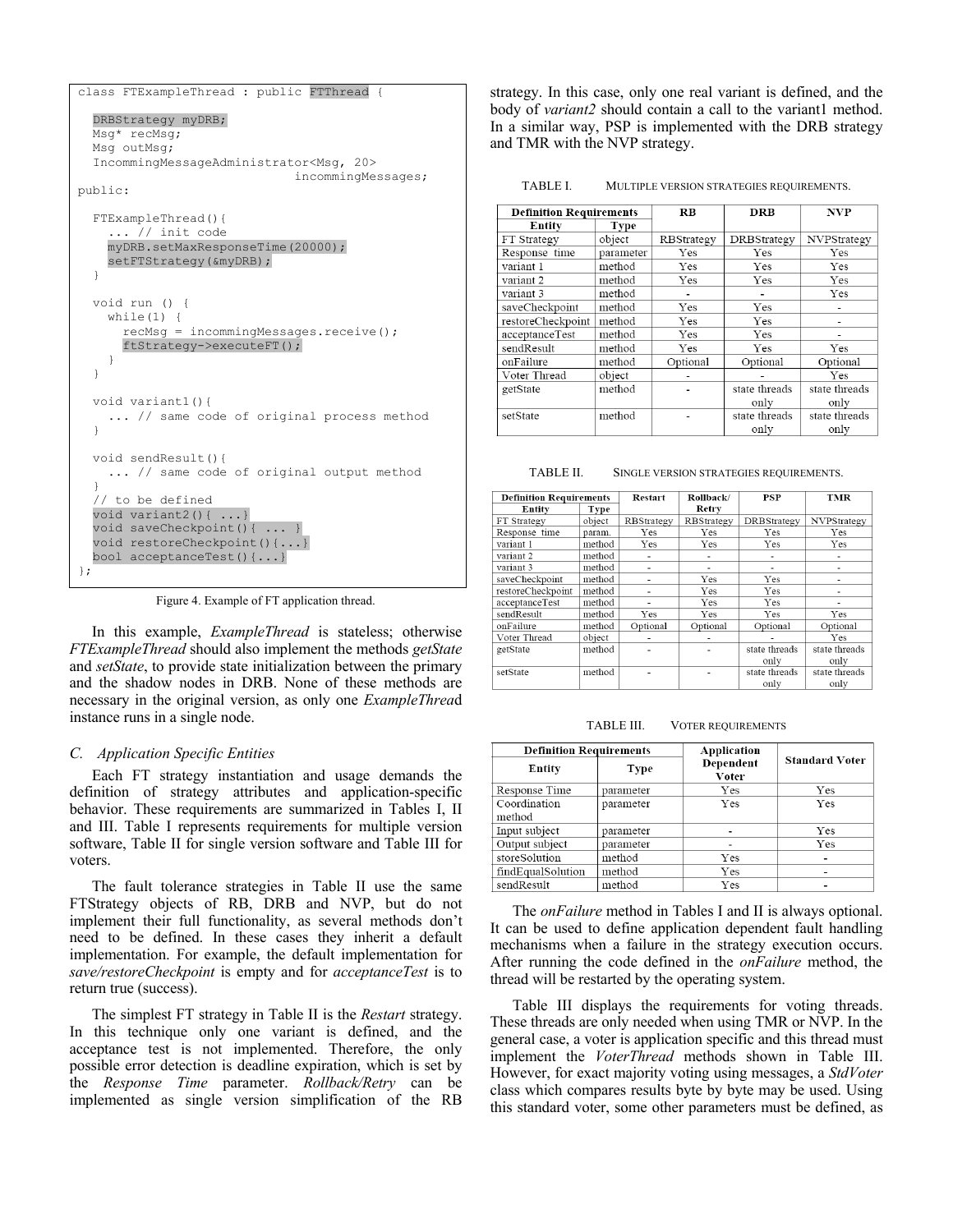the subject of the input and output messages. The coordination method parameter defines if all replica voters will execute the *sendResult* method or if only a master voter will do it. The definition of the master voter in a coordinated voting is performed by the FT framework.

# V. IMPLEMENTATION

The *MiddlewareScheduler* (MS) thread runs at the beginning of every clock tick interval (e.g. 1ms) and controls the behavior and execution of each FT thread and voter. Besides, this thread is also responsible for activating other middleware threads, as the one that delivers the new external incoming messages.

Figure 5 shows an example of the execution of a RB thread. The MS thread runs periodically and releases message reception each two activation periods. The message reception is not executed in every cycle in order to reduce CPU utilization and to provide at least one period in two for FT threads free execution. In the first cycle, the RB thread receives a message and starts the FT execution. This example shows a failure in the primary block and a success in the recovery block.

Figure 6 contains a activity diagram showing the interaction between the FT Thread and the *MiddlewareScheduler* thread in the execution of the RB strategy. After setting up a deadline for execution, based on the actual time and the maximum allowed response time, the thread suspends. In subsequent MS activations, this thread verifies if the deadline has expired and, in that case, restarts the RB thread. This represents a failure in delivering the correct response on time, but after restarting, the RB thread is ready again for receiving the next request or activation. If the deadline has not expired, the MS thread commands the next actions to be performed by the RB thread and schedules it for execution. After executing the right operations (save/restore state, run primary/recovery block, run acceptance test) the RB thread suspends again and the MS thread checks the acceptance test (AT) result. If the RB thread succeeds in AT, the MS thread allows it to send the results and the interaction finishes. If the RB thread fails in both blocks it is restarted by the MS thread.

As seen in Figure 6, the control algorithm of an FT Strategy is executed in two separate threads: the FT thread and the MiddlewareScheduler thread. However, all this code is defined in the FTStrategy concrete class. As seen in the class diagram of Figure 7, every FTStrategy must implement the *executeFT* method, which corresponds to the FT thread execution code, and the *executeMSControl* method, which is called by the MS.

Using this approach, the *MiddlewareScheduler* does not





Figure 6. RB execution activity diagram.

depend on any FT Strategy implementation, and FT strategies can be added to the framework transparently.

In contrast with the RB strategy presented so far, other FT strategies involve the utilization of multiples instances of the FT thread, running in different nodes. These FT threads have to communicate in order to establish roles and initialize states. In this framework, the required communication between FT threads is executed by message passing between the *MiddlewareScheduler* threads in each node. If an FT thread needs to send a message it calls the *sendMiddlewareMessage* method of MS. Then, the message is broadcasted to all other nodes and their MS threads will distribute it to the related FT threads in their nodes, if any, by calling the *processMiddlewareMessage* of corresponding *FTStrateg*y.

Another feature performed by *MiddlewareScheduler* is the activation of *FTStrategies* periodically (e.g. 300ms) in order to trigger the execution of periodic tasks as, for instance, role conflicts detection in the DRB strategy. In that case, the *startPeriodicMsg* of *FTStrategy* is called.

Finally, the *MiddlewareScheduler* thread is responsible for changing the FT threads priorities according to the Earliest Deadline First (EDF) scheduling. Therefore, in each MS activation the FT thread with earliest deadline is found and its priority is raised to a maximum among application threads. This feature can be enabled or disabled in the framework.

The MS thread also controls *VoterThreads* execution, in a similar way of the control of FT Threads. However, the MS control is simpler, as only detects if the voting deadline has elapsed. The algorithm implemented in VoterThread uses single match voting. Upon receiving a solution message, the voter thread compares the solution with the previous ones just received and if a match is found (*findEqualSolution* method) it is considered as correct and the output is immediately sent. In



Figure 5. RB execution timing example. Figure 7. FTStrategy execution methods.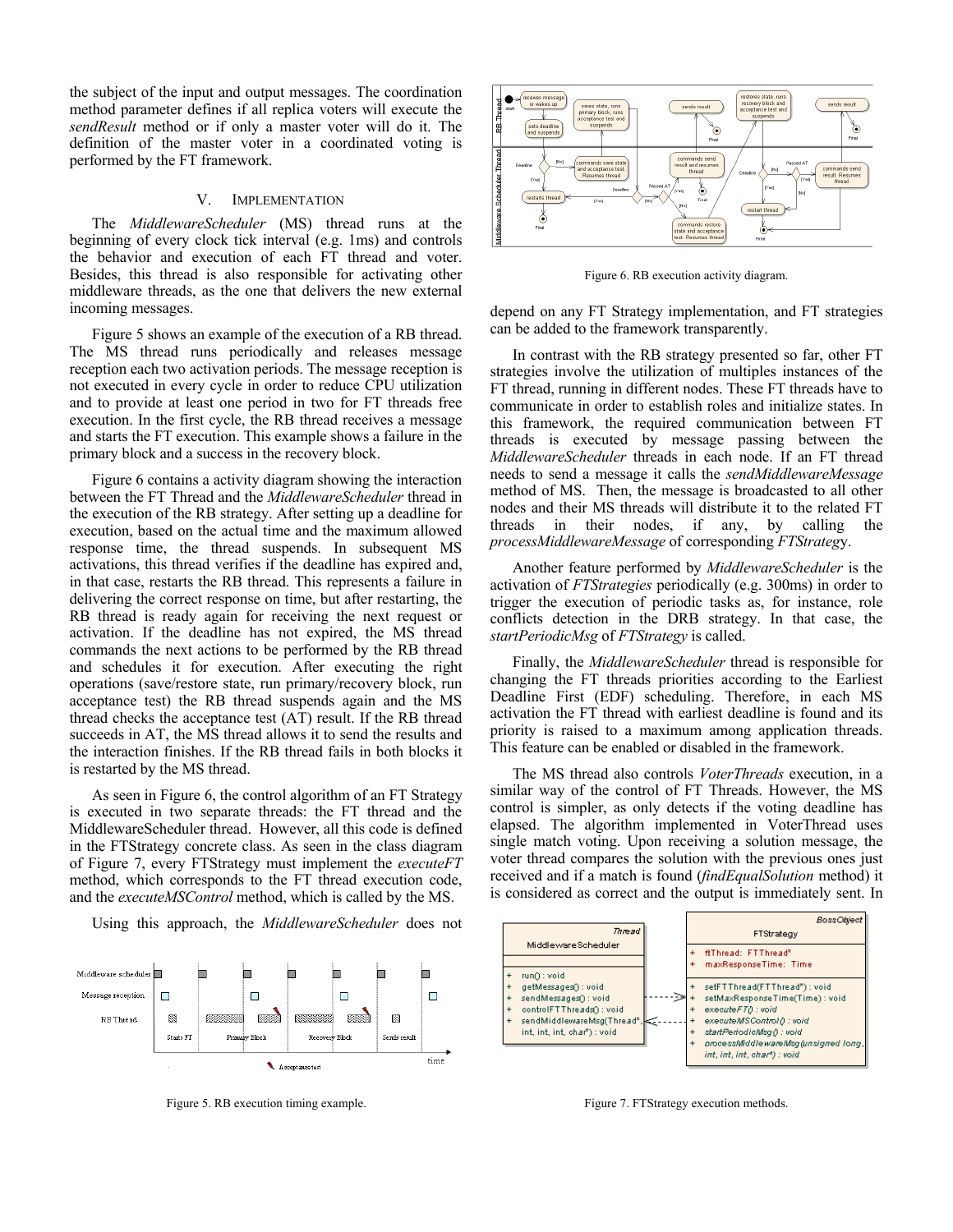

Figure 8. Case study equipment.

this case, further messages are discarded. If only one solution message arrives and the deadline occurs, this solution is also considered correct and it is sent as the output. For the implementation of voting, it is required sequential message identification, already supported by the middleware. Voter threads can also send and receive middleware messages for establishing the role in coordinated voting (Master or Slave).

#### VI. CASE STUDY: RADAR FILTERING SYSTEM

We applied this FT framework in the development of a radar filtering system. This setup is composed of a portable PC and three PowerPC 823 boards connected by an Ethernet network, as shown in Figure 8. The portable PC runs an on-topof Linux implementation of BOSS and simulates a radar system, generating detection data of several planes periodically. The data generation includes simulated errors in bearing and distance, typical of this kind of equipment. This data is received by the PowerPC 823 boards running an application that filters the planes' position, using an alpha-beta filter, and also calculates the planes' course and speed. The results are sent back to the portable PC, where they are displayed by a Java GUI program.

Three basic configurations are applied, as shown by the UML deployment diagrams of Figures 9, 10 and 11. The first configuration uses a single node version of the filtering application, without any fault tolerance mechanism. The other configurations implement the PSP and TMR strategies. In these figures, broadcast messages are represented by buses with the message subject on top. The *Radar* thread in the PC always sends its data using *radar\_data* as subject. Similarly, the final result data from the PowerPC boards are sent to the Display





Figure 10. PSP configuration

with *filter data* as subject. For the PSP configuration in Figure 10, both Filter threads receive the radar data and execute the computation, but only the primary thread sends its results. In the TMR configuration of Figure 11, all Filter threads send their results with *unvoted\_data* as subject, which are received by the voter threads. In this particular configuration, coordinated voting is used and so only the master voter thread sends the final results to the Display thread. Messages between FT threads and voters are sent with *FTStatus* as subject. Figure 12 presents an example of display output for the TMR configuration.

In the FT configurations, hardware faults were simulated by turning PowerPC boards off and software faults were simulated by introducing value errors in the filter calculation. In the PSP configuration, a hardware fault in a board running as primary causes a switch to primary in the other node. A software fault is detected by the acceptance test, and a rollback and retry is performed with the same algorithm. If the simulated fault is still present, the PSP thread will restart. For the TMR configuration, a hardware fault in the board with the master voter will imply in a new master voter board after the next master election. A software fault in one of the boards will be masked by the voter mechanism.



Figure 9. Non-FT configuration Figure 11 TMR configuration.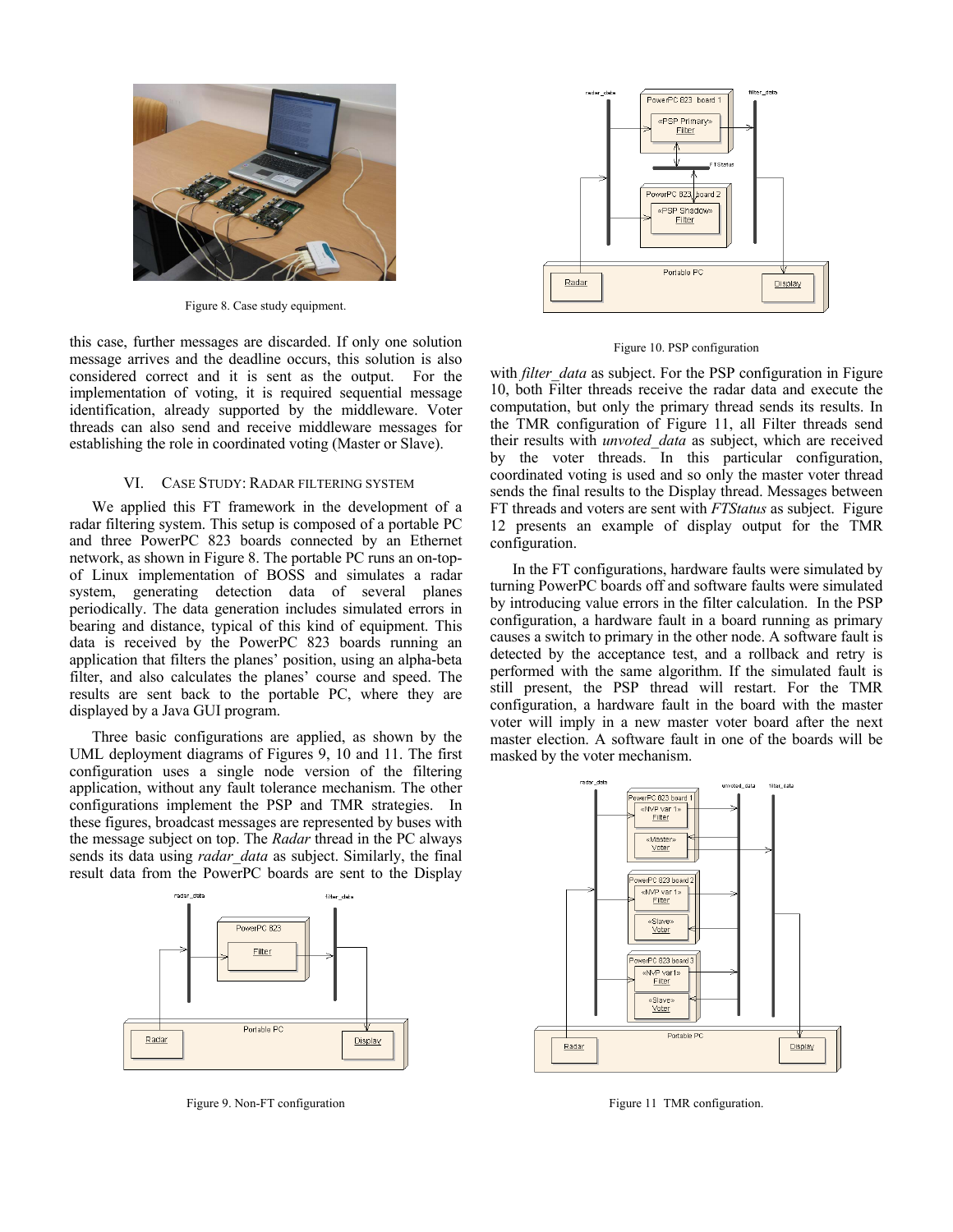

Figure 12. Display example.

If a board is initialized or if a FT thread is restarted, distributed filter threads must initialize its state, as the filter output depends on the planes' last position and alpha-beta parameters. This initialization algorithm is performed by the corresponding *FTStrategy* object, transparently to the application program, which has only to define the *getState* and *setState* methods.

# *A. Performance*

The radar simulation periodically sends planes´ data every 2 seconds. This corresponds to the rotation period of the radar antenna. To test the system under more severe timing conditions and compare the performance of the FT configurations we varied the radar simulation period, reducing it by factors of two. Figure 13 shows performance results in terms of CPU utilization for several configurations and simulation frequencies varying form 0.5 Hz (2 seconds) to 32 Hz (31.25 ms).

The curves labeled "Non-FT" are related to the non-fault



Figure 13. Performance results.

tolerant single node version shown in Figure 9. The "Non-FT #1" setup employed an operating system version with no FT framework, while in #2 the FT framework was integrated. We can notice that the utilization of the FT frameworks implies in a performance cost of about 3%. This difference is due to the periodic activation of the *MiddllewareScheduler* thread in addition to the operating system scheduler.

The PSP and TMR configurations present poorer performance than Non-FT configurations as expected. The reason is the extra processing time associated with the FT control, application specific procedures and message communication. The TMR configuration achieved the worst results as it demands more threads for voting and more message exchanges.

We conclude that the performance cost of fault tolerance implementation is still acceptable, considering the benefits in system reliability. However, for systems already demanding high CPU utilization, the introduction of fault tolerance might be a problem, and special care must be taken, including in selection of the FT strategy.

# VII. EVALUATION

The utilization of a FT framework in the development of embedded fault-tolerant systems has several benefits:

- Simplifies the application level programming, as programs don't have to implement fault-tolerant mechanisms, and only have to provide application specific parameters and procedures.
- The application program follows a standard structure in which changing the FT strategy becomes easy and straightforward. This reduces efforts in strategy selection, configuration and testing.
- Facilitates the creation and integration of new fault tolerance strategies. The proposed framework is easily extendable by adding new *FTStrategy* and *VoterThread* derived classes.
- Provides a means of implementing adaptive fault tolerance [11], as changing the FT strategy can be performed at run-time by simply calling the *setStrategy* method. The strategy can be modified based on the reliability requirements of each the mission phase, or even for other factors as resource availability and power consumption.

 An addition benefit of this framework is that it makes easy to modularize all fault tolerant code using Aspect Oriented Programming (AOP) [12]. This framework has been applied in [13] to provide a full separation between the application functionality and the fault tolerance concern.

The drawbacks of the FT framework are not related with the framework itself but with the fault tolerance domain. This includes the usage of more physical resources and, for each system node, more run-time overhead and memory consumption.